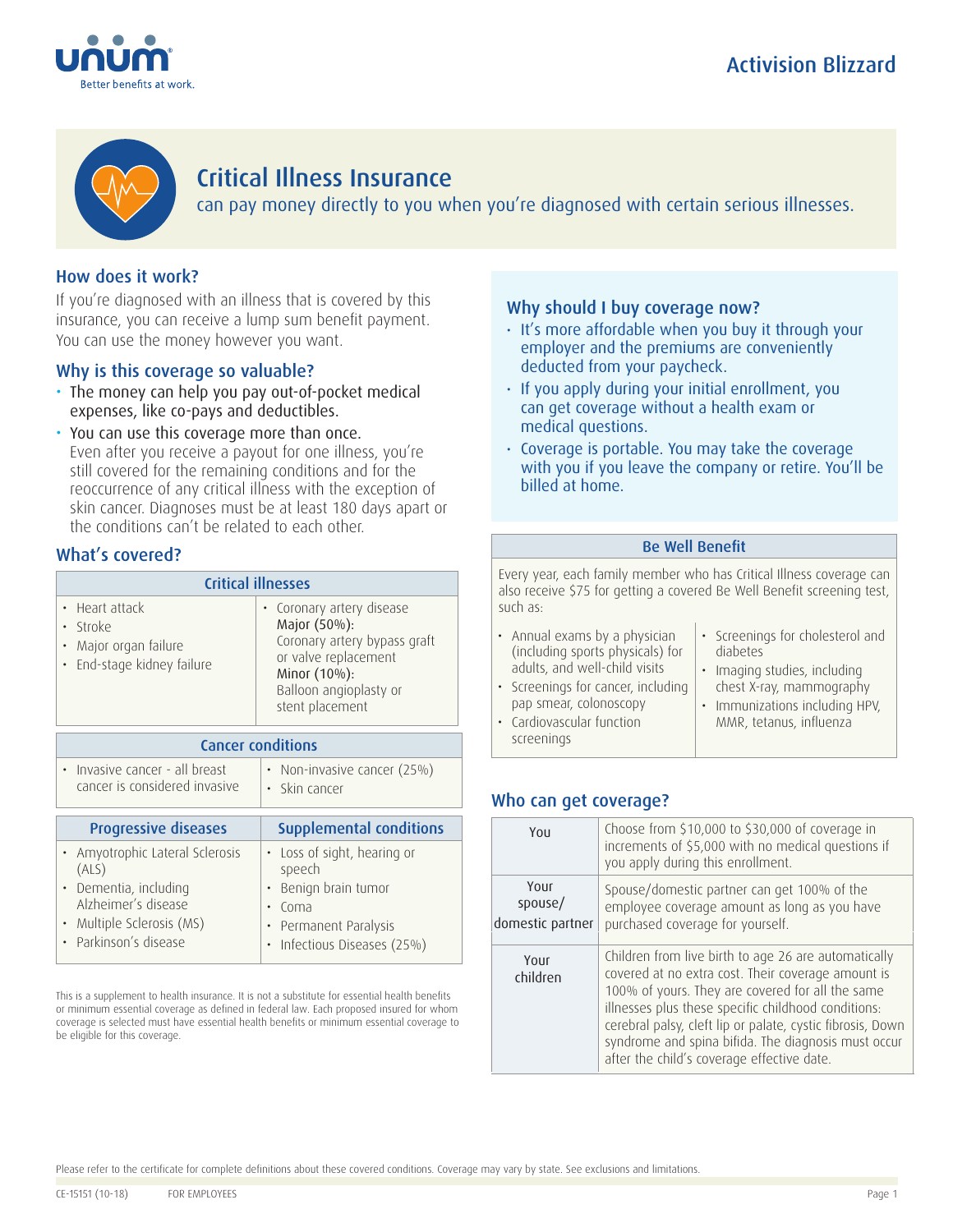# Critical Illness Insurance benefit and cost

| <b>Bi-Weekly costs</b> |                                                                                                    |                                         |  |
|------------------------|----------------------------------------------------------------------------------------------------|-----------------------------------------|--|
| Age                    | Employee coverage: \$10,000<br>Spouse/domestic partner coverage: \$10,000<br>Be Well benefit: \$75 |                                         |  |
|                        | Employee                                                                                           | Employee and<br>Spouse/Domestic Partner |  |
| under 25               | \$2.16                                                                                             | \$4.32                                  |  |
| $25 - 29$              | \$2.48                                                                                             | \$4.96                                  |  |
| $30 - 34$              | \$2.98                                                                                             | \$5.96                                  |  |
| $35 - 39$              | \$3.54                                                                                             | \$7.08                                  |  |
| $40 - 44$              | \$4.68                                                                                             | \$9.36                                  |  |
| $45 - 49$              | \$6.72                                                                                             | \$13.44                                 |  |
| $50 - 54$              | \$8.84                                                                                             | \$17.68                                 |  |
| $55 - 59$              | \$12.22                                                                                            | \$24.44                                 |  |
| $60 - 64$              | \$17.20                                                                                            | \$34.40                                 |  |
| $65 - 69$              | \$24.68                                                                                            | \$49.36                                 |  |
| $70 - 74$              | \$35.88                                                                                            | \$71.76                                 |  |
| $75 - 79$              | \$48.08                                                                                            | \$96.16                                 |  |
| $80 - 84$              | \$61.68                                                                                            | \$123.36                                |  |
| $85+$                  | \$89.38                                                                                            | \$178.76                                |  |

| <b>Bi-Weekly costs</b> |                                                                                                    |                                         | <b>Bi-Weekly costs</b> |                                                                        |                               |
|------------------------|----------------------------------------------------------------------------------------------------|-----------------------------------------|------------------------|------------------------------------------------------------------------|-------------------------------|
| Age                    | Employee coverage: \$20,000<br>Spouse/domestic partner coverage: \$20,000<br>Be Well benefit: \$75 |                                         | Age                    | Employee coverage: \$25,000<br>Spouse/demostic partner coverage: \$25, |                               |
|                        | Employee                                                                                           | Employee and<br>Spouse/Domestic Partner |                        | Employee                                                               | Employee a<br>Spouse/Domestic |
| under 25               | \$3.00                                                                                             | \$6.00\$                                | under 25               | \$3.42                                                                 | \$6.84                        |
| $25 - 29$              | \$3.64                                                                                             | \$7.28                                  | $25 - 29$              | \$4.22                                                                 | \$8.44                        |
| $30 - 34$              | \$4.64                                                                                             | \$9.28                                  | $30 - 34$              | \$5.47                                                                 | \$10.94                       |
| $35 - 39$              | \$5.76                                                                                             | \$11.52                                 | $35 - 39$              | \$6.87                                                                 | \$13.74                       |
| $40 - 44$              | \$8.04                                                                                             | \$16.08                                 | $40 - 44$              | \$9.72                                                                 | \$19.44                       |
| $45 - 49$              | \$12.12                                                                                            | \$24.24                                 | $45 - 49$              | \$14.82                                                                | \$29.64                       |
| $50 - 54$              | \$16.36                                                                                            | \$32.72                                 | $50 - 54$              | \$20.12                                                                | \$40.24                       |
| $55 - 59$              | \$23.12                                                                                            | \$46.24                                 | $55 - 59$              | \$28.57                                                                | \$57.14                       |
| $60 - 64$              | \$33.08                                                                                            | \$66.16                                 | $60 - 64$              | \$41.02                                                                | \$82.04                       |
| $65 - 69$              | \$48.04                                                                                            | \$96.08                                 | $65 - 69$              | \$59.72                                                                | \$119.44                      |
| $70 - 74$              | \$70.44                                                                                            | \$140.88                                | $70 - 74$              | \$87.72                                                                | \$175.44                      |
| $75 - 79$              | \$94.84                                                                                            | \$189.68                                | $75 - 79$              | \$118.22                                                               | \$236.44                      |
| $80 - 84$              | \$122.04                                                                                           | \$244.08                                | $80 - 84$              | \$152.22                                                               | \$304.44                      |
| $85+$                  | \$177.44                                                                                           | \$354.88                                | $85+$                  | \$221.47                                                               | \$442.94                      |

| <b>Bi-Weekly costs</b> |                                                                                                    |                                         |  |
|------------------------|----------------------------------------------------------------------------------------------------|-----------------------------------------|--|
| Age                    | Employee coverage: \$30,000<br>Spouse/domestic partner coverage:<br>\$30,000 Be Well benefit: \$75 |                                         |  |
|                        | Employee                                                                                           | Employee and<br>Spouse/Domestic Partner |  |
| under 25               | \$3.84                                                                                             | \$7.68                                  |  |
| $25 - 29$              | \$4.80                                                                                             | \$9.60                                  |  |
| $30 - 34$              | \$6.30                                                                                             | \$12.60                                 |  |
| $35 - 39$              | \$7.98                                                                                             | \$15.96                                 |  |
| $40 - 44$              | \$11.40                                                                                            | \$22.80                                 |  |
| $45 - 49$              | \$17.52                                                                                            | \$35.04                                 |  |
| $50 - 54$              | \$23.88                                                                                            | \$47.76                                 |  |
| $55 - 59$              | \$34.02                                                                                            | \$68.04                                 |  |
| $60 - 64$              | \$48.96                                                                                            | \$97.92                                 |  |
| $65 - 69$              | \$71.40                                                                                            | \$142.80                                |  |
| $70 - 74$              | \$105.00                                                                                           | \$210.00                                |  |
| $75 - 79$              | \$141.60                                                                                           | \$283.20                                |  |
| $80 - 84$              | \$182.40                                                                                           | \$364.80                                |  |
| $85+$                  | \$265.50                                                                                           | \$531.00                                |  |

| <b>Bi-Weekly costs</b> |                                                                                                    |                                         |  |
|------------------------|----------------------------------------------------------------------------------------------------|-----------------------------------------|--|
| Age                    | Employee coverage: \$15,000<br>Spouse/domestic partner coverage: \$15,000<br>Be Well benefit: \$75 |                                         |  |
|                        | Employee                                                                                           | Employee and<br>Spouse/Domestic Partner |  |
| under 25               | \$2.58                                                                                             | \$5.16                                  |  |
| $25 - 29$              | \$3.06                                                                                             | 56.12                                   |  |
| $30 - 34$              | \$3.81                                                                                             | \$7.62                                  |  |
| $35 - 39$              | \$4.65                                                                                             | \$9.30                                  |  |
| $40 - 44$              | \$6.36                                                                                             | \$12.72                                 |  |
| $45 - 49$              | \$9.42                                                                                             | \$18.84                                 |  |
| $50 - 54$              | \$12.60                                                                                            | \$25.20                                 |  |
| $55 - 59$              | \$17.67                                                                                            | \$35.34                                 |  |
| $60 - 64$              | \$25.14                                                                                            | \$50.28                                 |  |
| $65 - 69$              | \$36.36                                                                                            | \$72.72                                 |  |
| $70 - 74$              | \$53.16                                                                                            | \$106.32                                |  |
| $75 - 79$              | \$71.46                                                                                            | \$142.92                                |  |
| $80 - 84$              | \$91.86                                                                                            | \$183.72                                |  |
| $85+$                  | \$133.41                                                                                           | \$266.82                                |  |

| <b>Bi-Weekly costs</b> |                                                                                                    |                                         |  |
|------------------------|----------------------------------------------------------------------------------------------------|-----------------------------------------|--|
| Age                    | Employee coverage: \$25,000<br>Spouse/demostic partner coverage: \$25,000<br>Be Well benefit: \$75 |                                         |  |
|                        | Employee                                                                                           | Employee and<br>Spouse/Domestic Partner |  |
| under 25               | \$3.42                                                                                             | \$6.84                                  |  |
| $25 - 29$              | \$4.22                                                                                             | \$8.44                                  |  |
| $30 - 34$              | \$5.47                                                                                             | \$10.94                                 |  |
| $35 - 39$              | \$6.87                                                                                             | \$13.74                                 |  |
| $40 - 44$              | \$9.72                                                                                             | \$19.44                                 |  |
| $45 - 49$              | \$14.82                                                                                            | \$29.64                                 |  |
| $50 - 54$              | \$20.12                                                                                            | \$40.24                                 |  |
| $55 - 59$              | \$28.57                                                                                            | \$57.14                                 |  |
| $60 - 64$              | \$41.02                                                                                            | \$82.04                                 |  |
| $65 - 69$              | \$59.72                                                                                            | \$119.44                                |  |
| $70 - 74$              | \$87.72                                                                                            | \$175.44                                |  |
| $75 - 79$              | \$118.22                                                                                           | \$236.44                                |  |
| $80 - 84$              | \$152.22                                                                                           | \$304.44                                |  |
| $85+$                  | \$221.47                                                                                           | \$442.94                                |  |